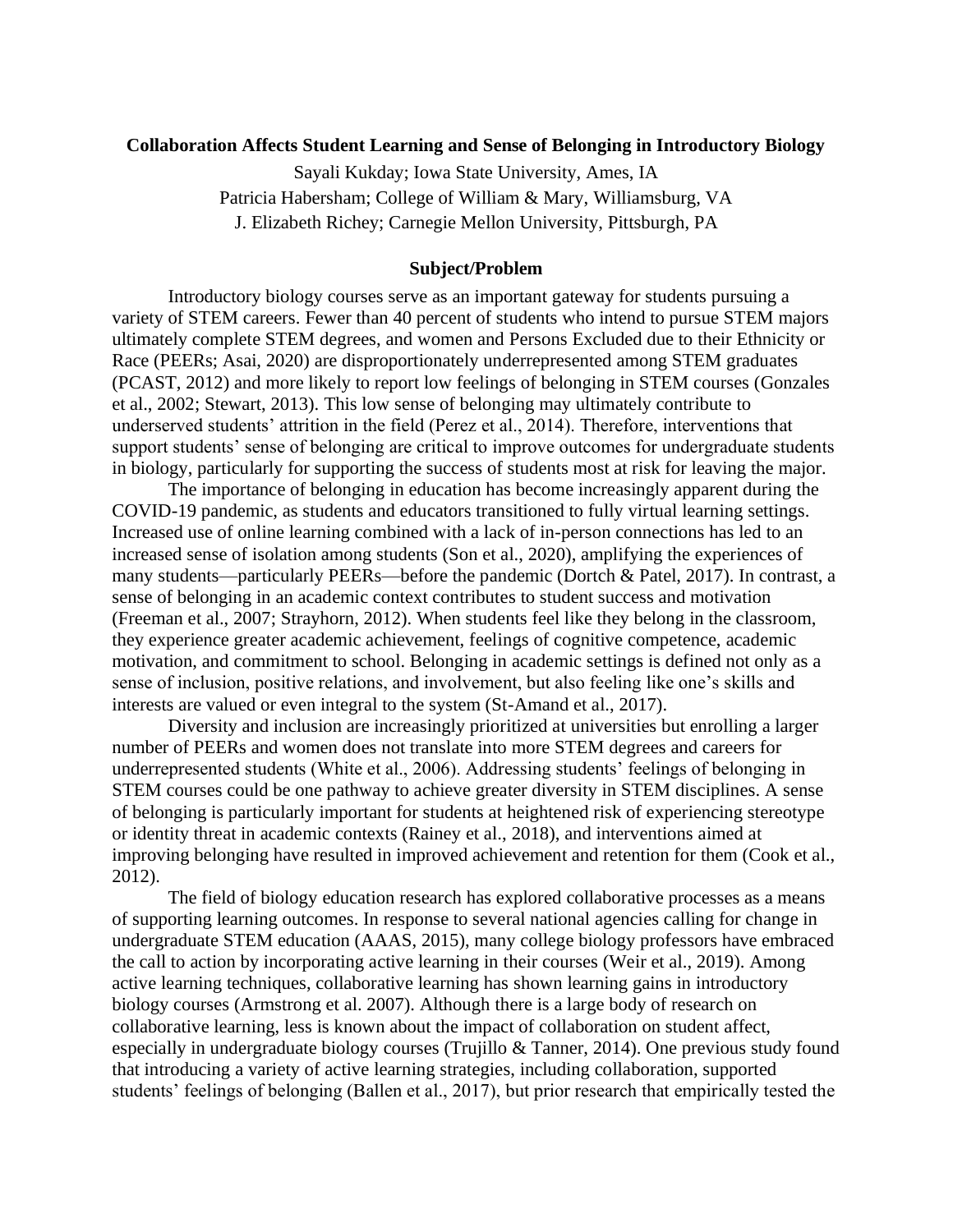effects of collaboration, specifically, on students' sense of belonging in college STEM courses is limited. We hypothesize that collaborative learning fosters experiences that are conducive to belonging; specifically, working with classmates on academic content can help students make connections, find common ground, and feel recognized and valued by their peers. We strive to contribute to the literature by studying the impact of collaboration on students' sense of belonging in addition to their learning in large-enrollment introductory biology courses.

In this research, we aimed to empirically compare the effects of completing targeted course activities collaboratively versus individually on students' sense of belonging in the course and academic performance. We asked the following research questions:

- 1. Does collaboration affect students' sense of belonging in an introductory-level biology course relative to students who complete the same work individually?
- 2. Does collaboration affect student learning in an introductory-level biology course relative to students who complete the same work individually?

### **Design/Procedure**

During Fall 2020, we conducted an experiment testing the social and cognitive impact of collaboration on student learning in online asynchronous introductory biology courses at two institutions (Datasets  $1 \& 2$ ). At the beginning of the semester, the instructors used randomization methods to divide the classes such that half the students in the course worked in teams and the other half worked individually. We followed a between-subjects crossover design and switched students to the other condition partway through the semester so that all students could gain the same experiences in the same course; since effects of collaboration in the first half of the semester could carry over for students who completed the second half of the course individually, we focused our analyses on data collected during the first half of course (i.e., before and after completing the first pair of activities as teams or individuals). A total of 581 students consented to participate in the study.

Students completed four activities working individually or in teams assigned by the instructor based on responses to a background survey completed during the first week to gather information about demographics, sense of belonging, self-efficacy, mastery achievement goals, and prior team experiences. These data served as our pre-semester baseline for the respective constructs. Students also completed a content knowledge pre-assessment to establish a baseline for learning concepts covered in course activities. They completed two activities either individually or in a team and two more after switching conditions. After students completed both activities in their assigned condition, we measured changes in each construct through a postactivity survey. For students assigned to the team condition, we also asked about team experiences while engaging in course activities. Our analyses focused on the first group of students assigned to teams, which allows for comparison to a group of students that had completed all work up to that point as individuals.

In Spring 2021, we repeated the experiment in the online asynchronous introductory biology course at one institution. To better understand the effects of semester-long collaboration, we used a quasi-experimental design with all students in one section working in assigned teams  $(n = 100)$  while all students in a second section worked individually  $(n = 50)$  for the entire duration of the semester (Dataset 3).

To understand the impact of team experience, we conducted a median split based on the team experience measure to create "negative experience" and "positive experience" groups. We compared students who worked individually, those who worked in teams and reported a negative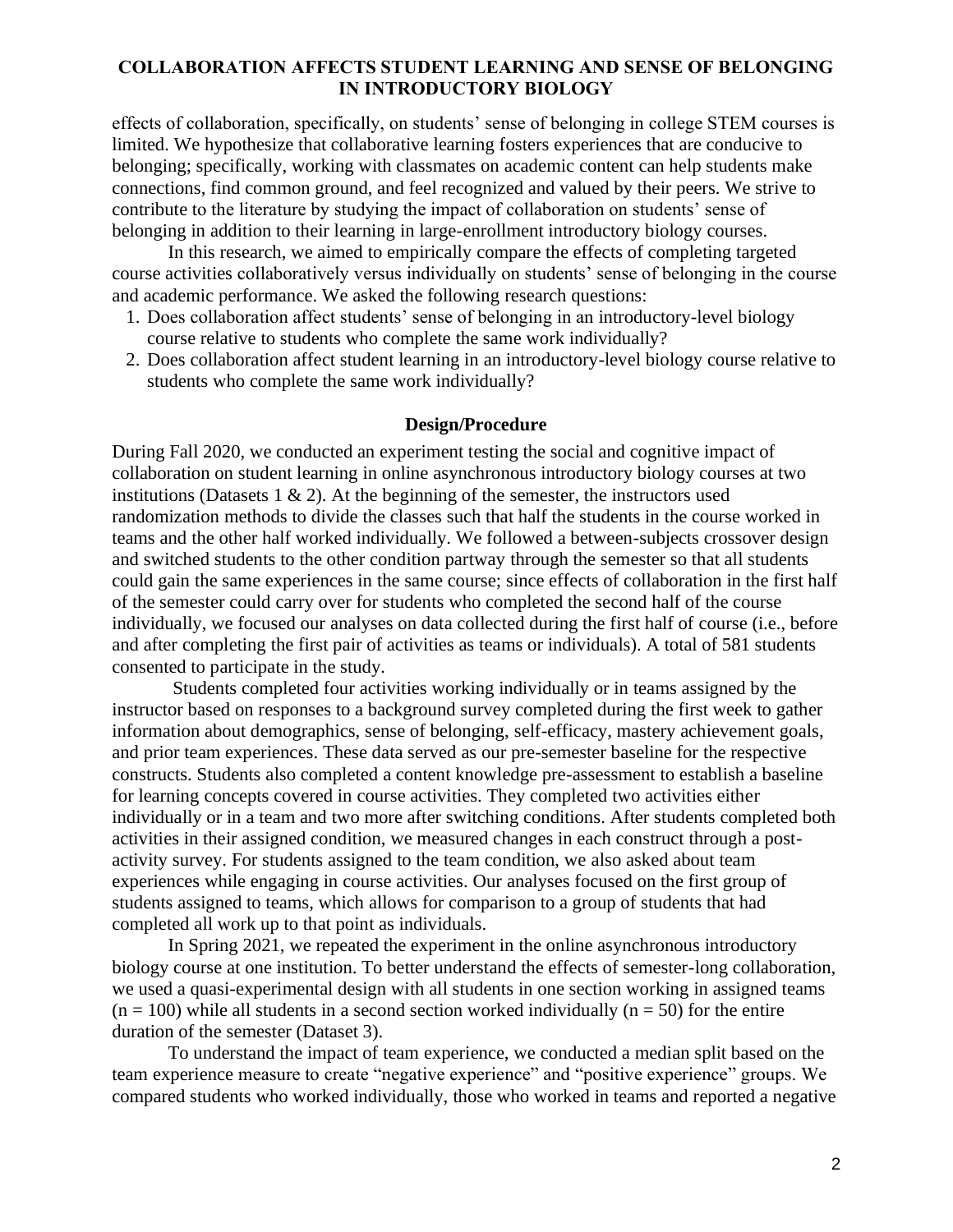experience, and those who worked in teams and reported a positive experience. We assessed post-collaboration measures while controlling for the respective baseline measures.

## **Analysis and Findings**

*Finding 1*: Across all three datasets, students who reported positive team experiences tended to show higher levels of belonging than students who worked individually or those who reported negative team experiences. Results were marginally significant in Dataset 1, *F*(2, 114) = 2.62, *p*  $= .077$ , and significant in Dataset 3,  $F(2, 115) = 16.33$ ,  $p < .001$  (Figure 1). The effect was not significant in Dataset 2,  $F(2, 365) = 0.25$ ,  $p = .78$ .

*Finding 2***:** Students who reported negative team experiences performed significantly better on the test following their collaborative experiences on the first set of activities (Datasets 1 and 2) in Dataset 1,  $F(2, 131) = 4.17$ ,  $p = .018$ , and Dataset 2,  $F(2, 378) = 6.69$ ,  $p = .001$ . In Dataset 3, students in both team conditions performed significantly better on the last test before the final exam than students working individually,  $F(2,116) = 6.69$ ,  $p = .002$  (Figure 2).



**Figures 1 and 2: Team experience and belonging (left) and team experiences and test performance (right).**  $*$  indicates  $p < .05$  and  $\dagger$  indicates  $p < .10$ .

Consistent with our predictions, a positive team experience generally led to greater feelings of belonging. The impact appeared to grow over longer team experiences, as the effect only reached significance in Dataset 3. Unexpectedly, a *negative* team experience had a significant, positive effect on exam performance in Datasets 1 and 2, while working in a team had a positive effect regardless of experience in Dataset 3. It may be that productive teamwork takes time to develop, and that those reporting initially negative experiences were actually engaged in more productive conflict and sense-making. In a preliminary effort to understand team experiences, we include example student comments:

Positive team experience example: *"This semester my experience with teamwork has been fairly positive. I find it very helpful to be able to discuss answers to questions in the quizzes as well as the activities because it often helps me to correct erroneous areas of thinking on my part but also to confirm that I am on the right track in other areas. Especially during a semester where most of the material is learned remotely, I enjoy being able to work in teams so as to feel more like I am a part of the class."*

Negative team experience example: *"So far, I feel that it can be a hit-or-miss experience. Sometimes, it is a little bit frustrating when some teammates are not participating at all.*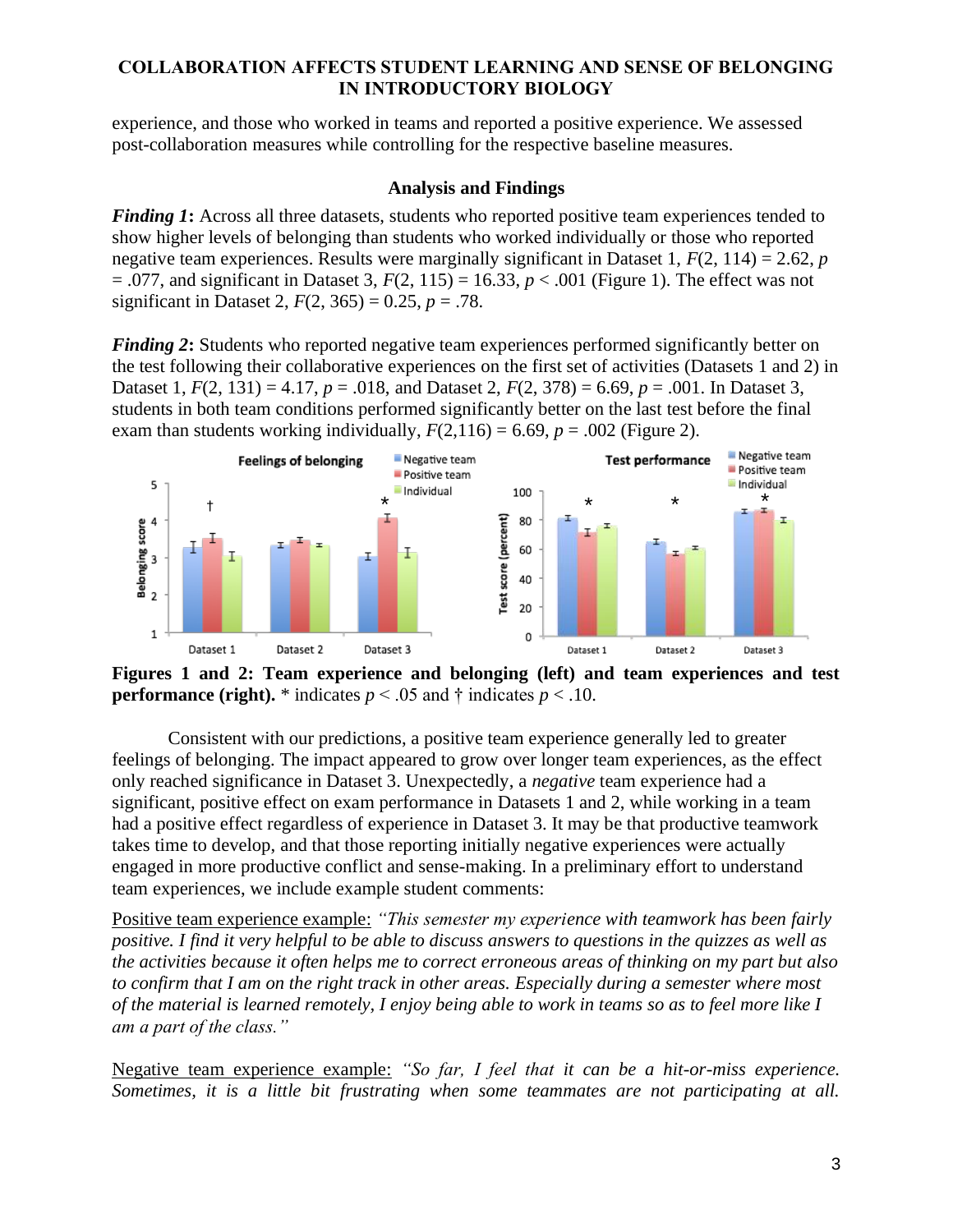*Additionally, sometimes it can slow the process of learning because we must stop and explain concepts to those who don't understand them. However, obviously the flip side is that when I don't understand topics, I have classmates who can help me. Thus, I understand the benefits of team work, but overall I feel that learning alone is more effective for me."*

Our future directions include qualitatively analyzing students' short-answer responses about their team experiences and the activities they completed as teams or individuals to better understand differences in student perceptions about team dynamic and how they learned.

### **Contribution**

Our research provides promising initial evidence that collaboration can improve students' sense of belonging, which is an important predictor of learning and retention in STEM (Freeman et al., 2007; Strayhorn, 2012). Although prior research has emphasized the types of collaboration that improve learning, we tested these principles in a new way by systematically examining belonging through collaborative learning in large-enrollment introductory biology courses. Understanding how collaboration impacts sense of belonging, a factor that disproportionately affects women and PEERs in STEM, is a critical step toward supporting a diverse and equitable STEM workforce. While roughly half of our participating students identified as women, relatively few students identified as PEERs (less than 15% across samples). Given that a sense of belonging can be a particularly powerful predictor of learning outcomes among PEERs, our future efforts will include recruitment at universities with larger PEER enrollment.

Many students value collaboration as a means of learning how to work with others and developing relationships with classmates (Burdett & Hastie, 2009). Engaging in collaborative learning activities can increase students' comfort with collaborative skills (Yazici, 2004) and their positive feelings toward group work (Payne & Monk-Turner, 2006). Collaboration in distance learning courses can also increase satisfaction and perceptions of social presence in the course (So & Brush, 2007).

#### **General Interest**

Our research examines collaboration and sense of belonging in introductory biology, which is one of the earliest college experiences for many undergraduate students and can thus have a large impact on students' trajectories in STEM disciplines. Our work identifies a relatively simple instructional intervention to increase students' experiences of belonging while achieving better course learning outcomes. If collaboration bolsters belonging, it could serve as an important instructional tool for supporting achievement and increasing retention of PEERs, women, and first-generation college students in the sciences.

#### **References Cited**

- AAAS (American Association for the Advancement of Science) (2015). Vision and Change in Undergraduate Biology Education: Chronicling Change, Inspiring the Future. Washington, DC: AAAS.
- Armstrong, N., Chang, S. M., & Brickman, M. (2007). Cooperative learning in industrial-sized biology classes. *CBE Life Sciences Education, 6*(2), 163-171.
- Asai, D. J. (2020). Race Matters. *Cell*, *181*(4), 754-757.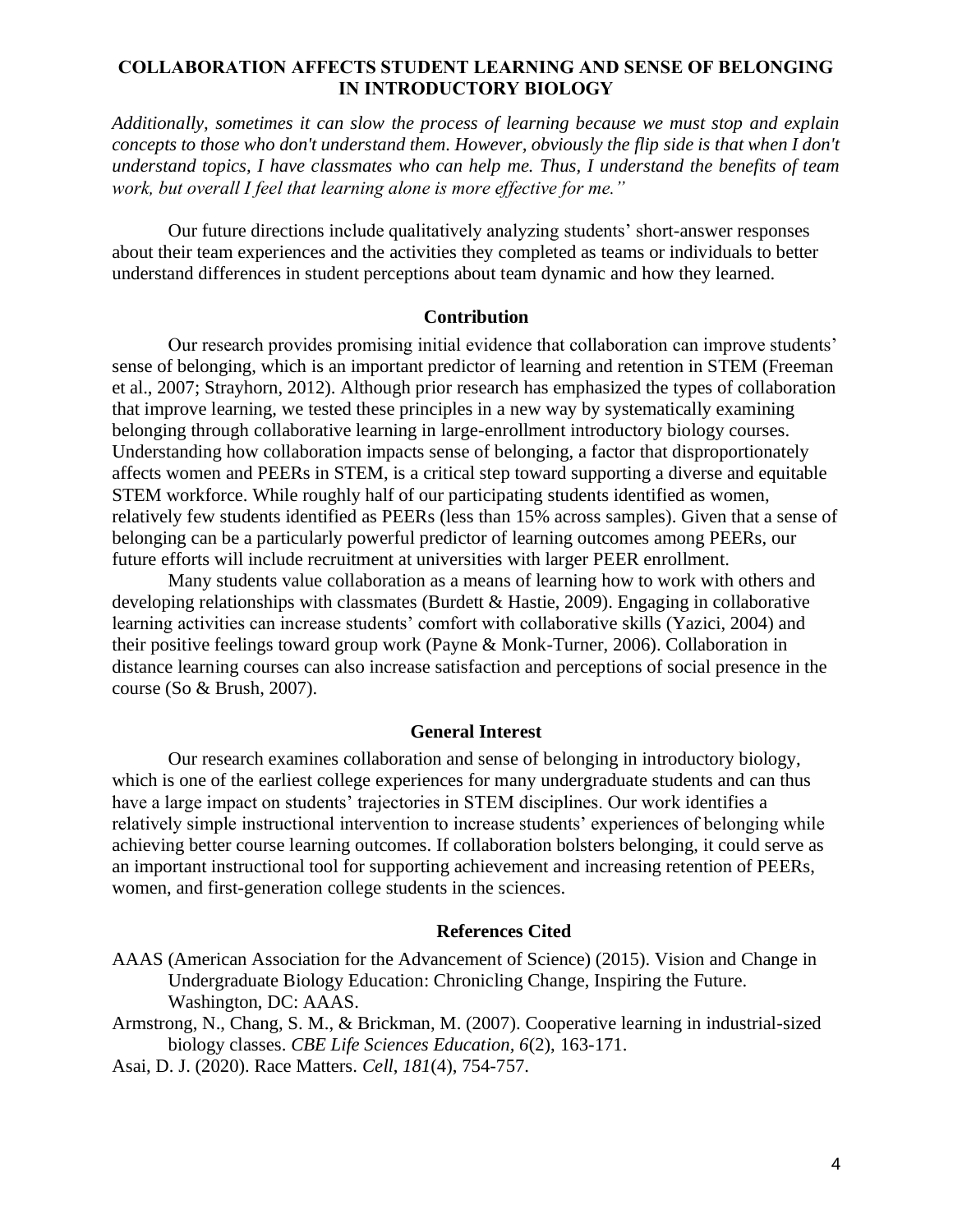- Ballen, C. J., Wieman, C., Salehi, S., Searle, J. B., & Zamudio, K. R. (2017). Enhancing Diversity in Undergraduate Science: Self-Efficacy Drives Performance Gains with Active Learning. *CBE—Life Sciences Education, 16*(4), ar56.
- Burdett, J., & Hastie, B. (2009). Predicting satisfaction with group work assignments. *Journal of University Teaching & Learning Practice*, *6*(1), 62-71.
- Cook, J. E., Purdie-Vaughns, V., Garcia, J., & Cohen, G. L. (2012). Chronic threat and contingent belonging: protective benefits of values affirmation on identity development. *Journal of Personality and Social Psychology*, *102*(3), 479-496.
- Dortch, D., & Patel, C. (2017). Black undergraduate women and their sense of belonging in STEM at predominantly White institutions. *NASPA Journal About Women in Higher Education*, *10*(2), 202-215.
- Freeman, T. M., Anderman, L. H., & Jensen, J. M. (2007). Sense of belonging in college freshmen at the classroom and campus levels. *The Journal of Experimental Education*, *75*(3), 203-220.
- Gonzales, P. M., Blanton, H., & Williams, K. J. (2002). The effects of stereotype threat and double-minority status on the test performance of Latino women. *Personality and Social Psychology Bulletin*, *28*(5), 659-670.
- Payne, B. K., & Monk-Turner, E. (2006). Students' perceptions of group projects: the role of race, age, and slacking. *College Student Journal, 40*(1), 132-139.
- Perez, T., Cromley, J. G., & Kaplan, A. (2014). The role of identity development, values, and costs in college STEM retention. *Journal of Educational Psychology*, *106*(1), 315-329.
- President's Council of Advisors on Science and Technology. (2012). Engage to excel: Producing one million additional college graduates with degrees in science, technology, engineering, and mathematics. Washington, DC: U.S. Government Office of Science and Technology
- Rainey, K., Dancy, M., Mickelson, R. et al. (2018). Race and gender differences in how sense of belonging influences decisions to major in STEM. *International Journal of STEM Education, 5*(10), 1-14.
- So, H. J., & Brush, T. A. (2008). Student perceptions of collaborative learning, social presence and satisfaction in a blended learning environment: Relationships and critical factors. *Computers & Education*, *51*(1), 318-336.
- Son, C., Hegde, S., Smith, A., Wang, X., & Sasangohar, F. (2020). Effects of COVID-19 on college students' mental health in the United States: Interview survey study. *Journal of Medical Internet Research*, *22*(9), e21279.
- St-Amand, J., Girard, S., & Smith, J. (2017). Sense of belonging at school: Defining attributes, determinants, and sustaining strategies. *IAFOR Journal of Education*, *5*(2), 105-119.
- Stewart, D. L. (2013). Racially minoritized students at US four-year institutions. *The Journal of Negro Education*, *82*(2), 184-197.
- Strayhorn, T. L. (2012). *College students' sense of belonging: A key to educational success for all students*. Routledge.
- Trujillo, G., & Tanner, K. D. (2014). Considering the role of affect in learning: monitoring students' self-efficacy, sense of belonging, and science identity. *CBE Life Sciences Education*, *13*(1), 6–15.
- Weir, L. K., Barker, M. K., McDonnell, L. M., Schimpf, N. G., Rodela, T. M., & Schulte, P. M. (2019). Small changes, big gains: A curriculum-wide study of teaching practices and student learning in undergraduate biology. *PLoS ONE 14*(8), e0220900.